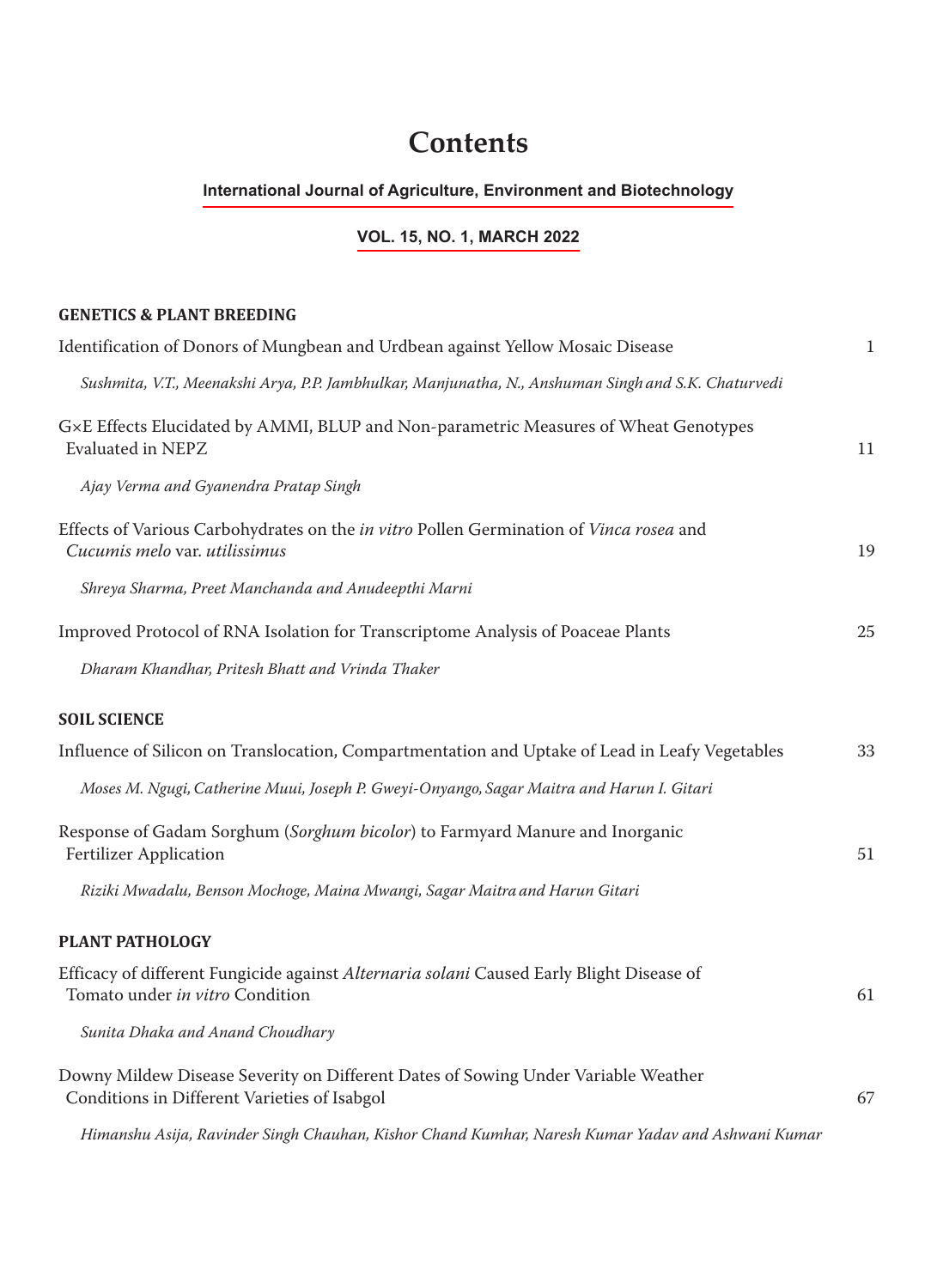| Plant Growth Promoting Activity and Biocontrol Potential of Soil Yeast                                                                                                             | 75  |
|------------------------------------------------------------------------------------------------------------------------------------------------------------------------------------|-----|
| Poorniammal, R. and S. Prabhu                                                                                                                                                      |     |
| Characterization of Rice Blast Disease Using Greenness Index, Canopy Temperature and<br><b>Vegetation Indices</b>                                                                  | 81  |
| Nandita Mandal, Sujan Adak, D.K. Das, R.N. Sahoo, A. Kumar, C. Viswanathan, J. Mukherjee, Rajashekar and<br>Shalini Gakhar                                                         |     |
| <b>AGRONOMY</b>                                                                                                                                                                    |     |
| Bio-efficacy of Bentazon against Weeds in Direct Seeded Rice under Kymore Plateau and<br>Satpura Hill Zone                                                                         | 91  |
| Shweta Tirkey, Anay K. Rawat, Ashish Tiwari and Siddarth Nayak                                                                                                                     |     |
| <b>AGROMETEROLOGY</b>                                                                                                                                                              |     |
| Usability Analysis of Weather Forecast and Impact Assessment of Weather Based Agro Advisories<br>on Rice and Groundnut                                                             | 95  |
| Himangshu Das, Parshuram Sial, P.J. Mishra and S.R. Dash                                                                                                                           |     |
| <b>HORTICULTURE</b>                                                                                                                                                                |     |
| Vegetative Propagation Techniques for Bamboo Species: A Review                                                                                                                     | 101 |
| Tresa Hamalton, Almas Khannam, Bhuvaneshwari, M. and Chandrakala, D.                                                                                                               |     |
| An Overview of Indian Vegetable: Production Trends and Related Health Hazards                                                                                                      | 109 |
| Kamna Pundhir and Divya Singh                                                                                                                                                      |     |
| <b>ENTOMOLOGY</b>                                                                                                                                                                  |     |
| Effects of a Popular Aquatic Pest Control Agent among Carp Aqua-culturists on Aquatic<br>Microfauna Dynamics                                                                       | 119 |
| Himanshu Priyadarshi, Yumnam Joshi Devi, Atom Arun Singh, Prasenjit Pal, Rekha Das, Toko Yemin,<br>Zomuan Sangi, Fanai Vanlalfela, Somlang Tesia, Manu Mog and Pramod Kumar Pandey |     |
| Evaluation of Plant based Aqueous Extracts against the Major Sucking Pests of Brinjal<br>(Solanum melongena L.)                                                                    | 127 |
| Gokulapriya, G., Chandrasekaran, M., Soundararajan, R.P. and Indhumathi, K.                                                                                                        |     |
| <b>FOOD SCIENCE &amp;TECHNOLOGY</b>                                                                                                                                                |     |
| Iron Fortification in Yoghurt: Methods and Processes, as well as their Influence on<br>Physico-chemical and Sensory Qualities                                                      | 135 |
| V. Jayalalitha, A. Elango and T.R. Pugazhenthi                                                                                                                                     |     |
|                                                                                                                                                                                    |     |